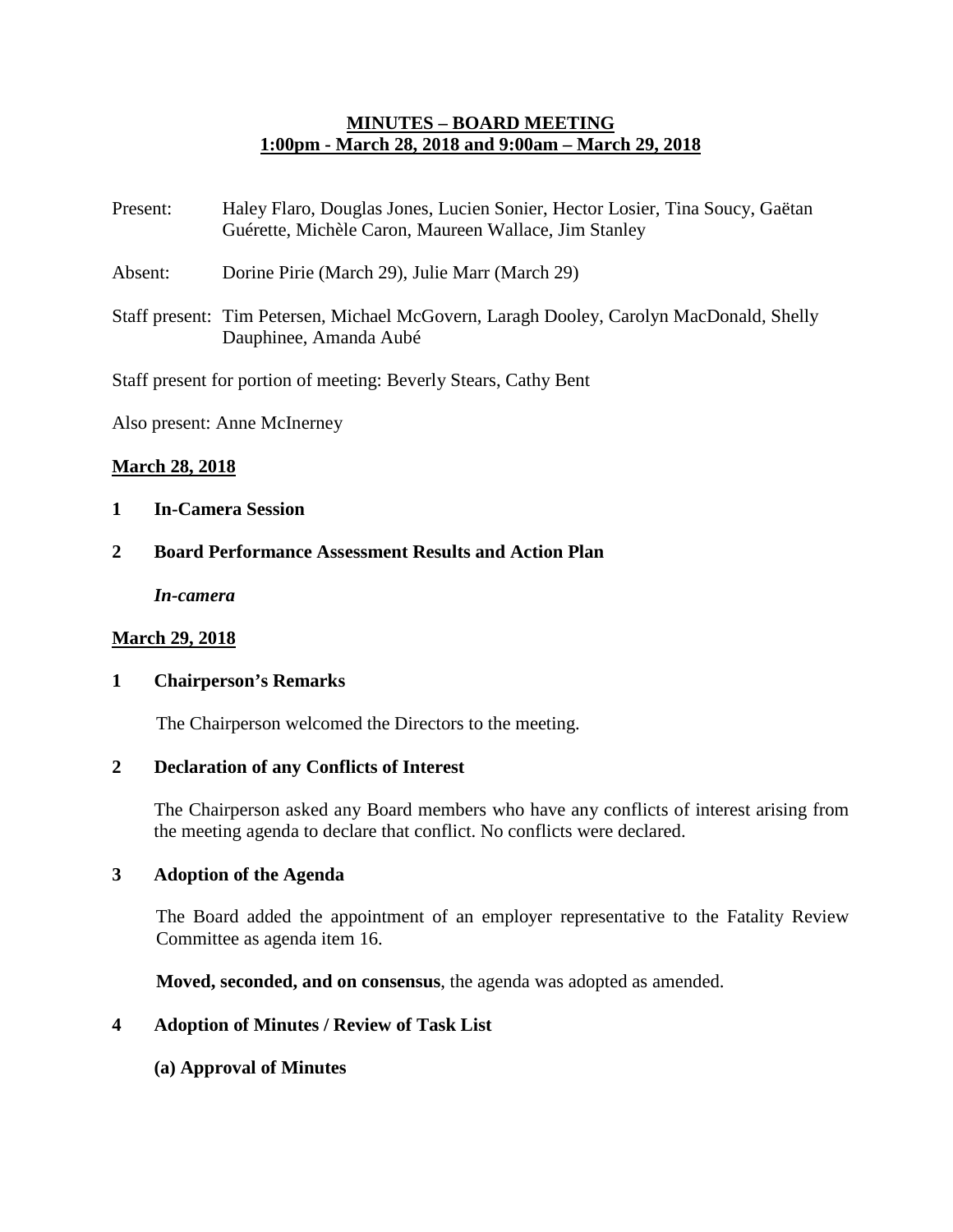While reviewing the February 2018 Board minutes, the Board requested that staff continue ongoing follow up and action on Item 6 related to duty to accommodate in the *Workers' Compensation Act*, specifically about the possibility of merging the duty to accommodate and the related enforcement.

**Moved, seconded, and on consensus**, the minutes of February 22, 2018 were approved as written.

# **(b) Task List of March 29, 2018**

WorkSafeNB's acting Corporate Secretary & General Counsel reviewed the Task List with the Board.

The Board noted the value of the Task List for tracking key activities. The Board requested that when Task List items are complete, they be moved to a separate document to track completed activities.

# **5 Human Resources Evaluation Committee Report (***Verbal Update***)**

Staff provided the Board with an update on the activities of the Human Resource Evaluation Committee meeting on March 28, 2018, including:

- Review of the Terms of Reference and roles;
- Discussion on how quorum is established at meetings;
- Discussion on scheduling of meetings,
- Review of year end results;
- Received an update on the arbitration proceedings related to the pay equity review of a WorkSafeNB position.

The Board requested a legal opinion on whether the Vice-Chair of the Board of Directors is a voting member be brought at a future meeting.

# **6 Audit Committee Report (***Verbal Update***)**

Staff provided the Board with an update on the activities of the Audit Committee meeting of March 28, 2018, including:

- Review of the Terms of Reference;
- Discussion on organizing an education session for Audit Committee members;
- Review of the Audit Committee Handbook;
- Review of preliminary Accident Fund funded position and investment returns for 2017.

# **7 Acting President & CEO's Report**

WorkSafeNB's acting President & CEO presented his report to the Board. He updated the Board on some additional items and answered questions about his report, as follows: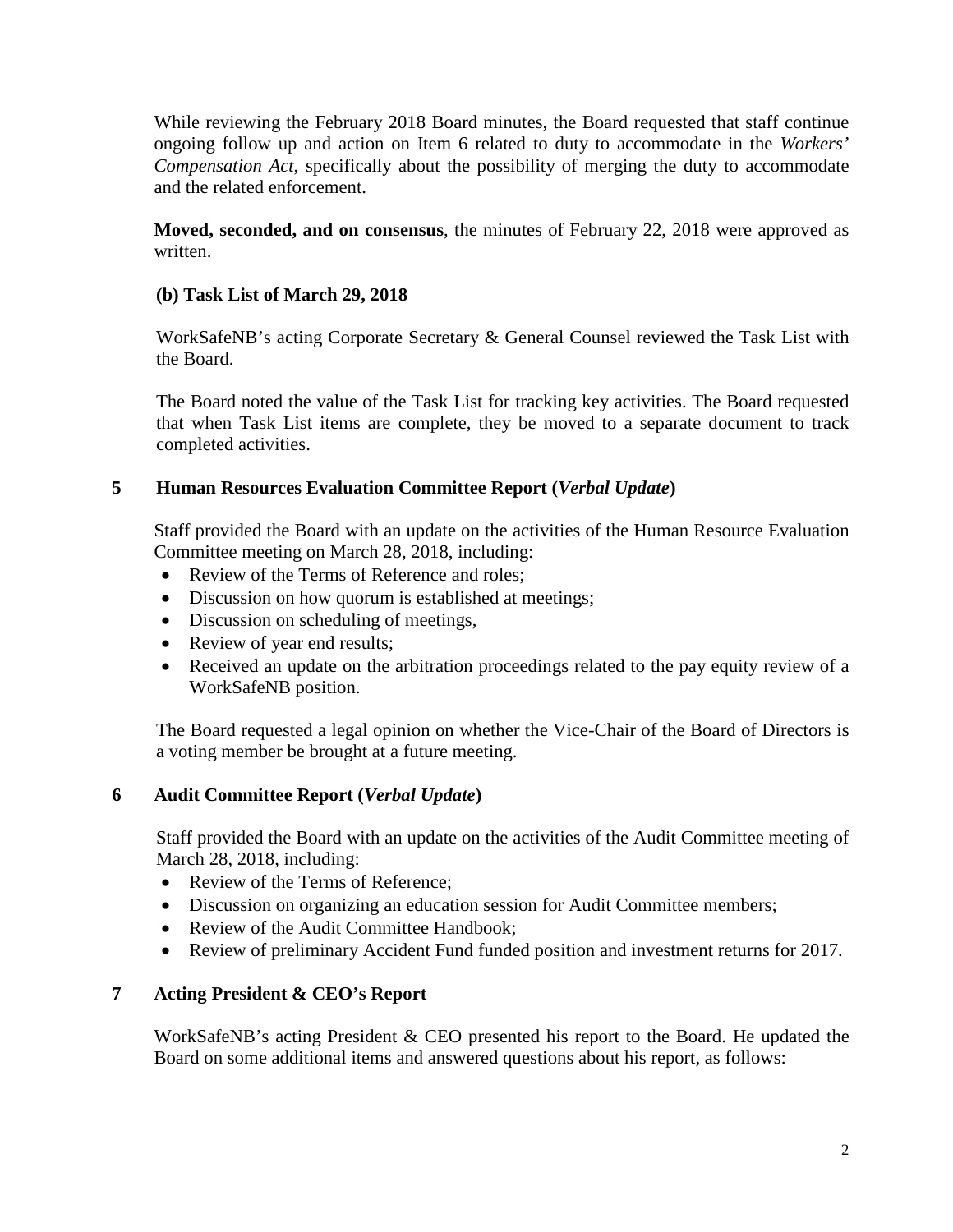# Accessibility at WorkSafeNB's Head Office

He explained that options have been explored to install elevators and/or lifts at WorkSafeNB's had office. The Board decided to wait until an evaluation of WorkSafeNB's real estate is complete before making a decision.

## Workers' Compensation Appeals Tribunal (WCAT) Decisions

He noted there may be significant future financial liability resulting from the WCAT's ongoing position on retroactivity in its decisions related to WorkSafeNB's use of estimated capable earnings (ECE) when calculating benefits for injured workers in its claim decisions. The Board discussed if WorkSafeNB should plan for the potential financial liability for those claims which are eligible for appeal of this issue in its current budget. The Board discussed the importance of managing liabilities, but also noted that taking a retroactive position now may set an unfavourable precedent. The Board decided not to take any action on this item at this time, but will revisit this in the future by way of a formal recommendation from staff.

The Board inquired why WorkSafeNB is not attending all WCAT hearings. WorkSafeNB's acting Corporate Secretary & General Counsel explained that WorkSafeNB is not currently resourced for attendance at every hearing, and therefore appeals are assessed and prioritized based on potential policy challenges and financial liability. Staff advised the Board that a position has been created for a WorkSafeNB representative at WCAT hearings which is anticipated to be filled in the near future. The Board requested that the potential financial liability of WCAT hearings attended and not attended by WorkSafeNB be included in the reporting going forward.

#### Government Relations

WorkSafeNB's acting President & CEO noted that WorkSafeNB has had very positive meetings and discussions with the Assistant Deputy Minister of the Department of Post-Secondary Education, Training and Labour (PETL) and that relationship is strong.

#### Violence in the Workplace

The Board discussed the complaint and enforcement process related to upcoming legislative changes related to violence and harassment in the workplace. The Board was advised by WorkSafeNB's Vice President of WorkSafe Services that because WorkSafeNB does not currently have sufficient resources to enforce these incoming regulations, an external firm will be engaged until new enforcement officers are hired and existing officers are trained. She also noted the value of the 30 day consultation period because it will give WorkSafeNB and its stakeholders the opportunity to effectively weigh in. WorkSafeNB's President & CEO noted that education related to the new regulations is critical and a focus on mediation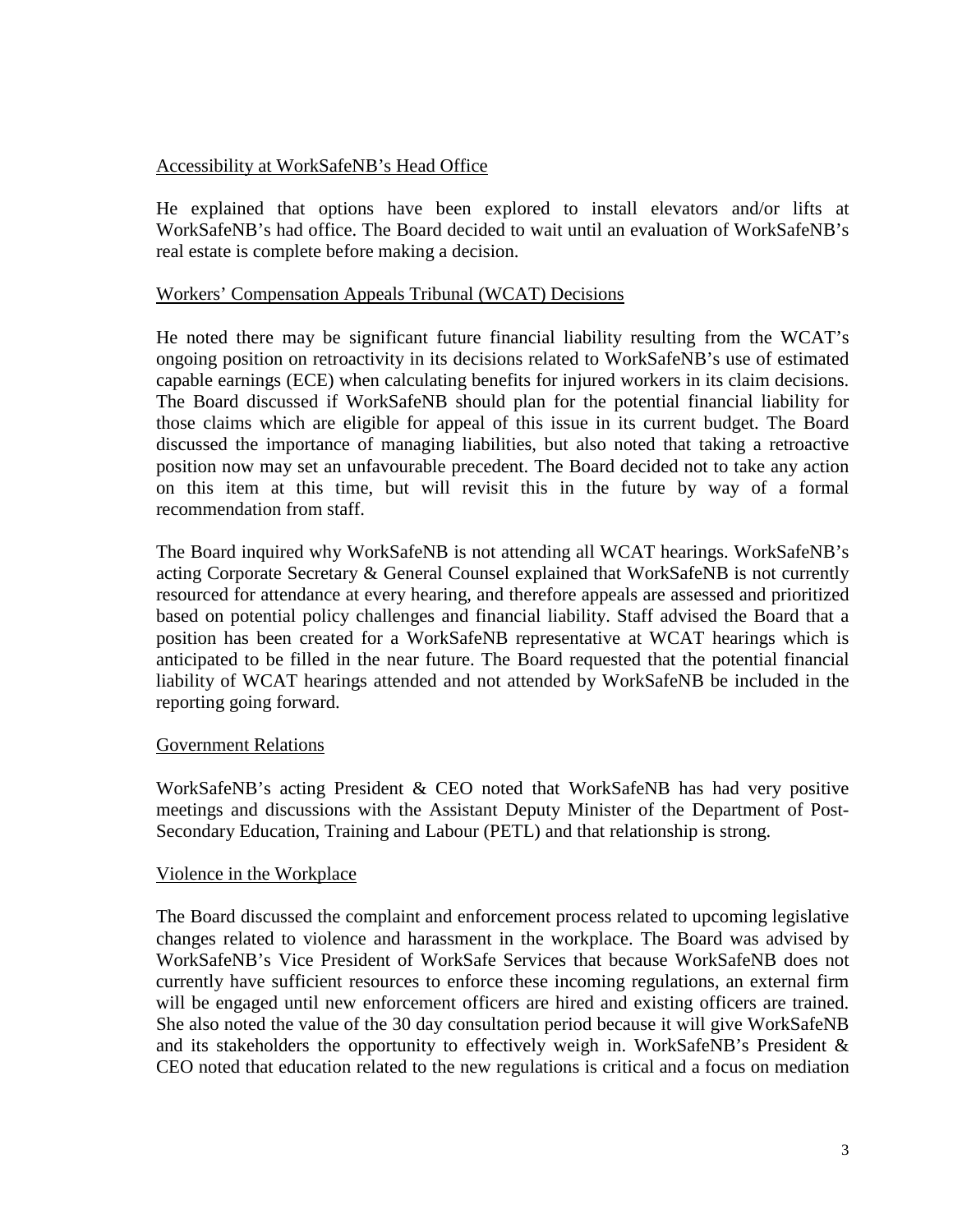would be useful. The Board requested an update on this issue once the new legislation is released.

## Client Experience Improvement Update (M18-22)

WorkSafeNB's Director, Service Excellence introduced Memorandum M18-22 and presented an update on the Client Experience Improvement Roadmap to the Board. She highlighted the following:

Initiative 5: Further develop leadership capability and competency: She advised the Board that a vendor has been engaged in contract negotiations.

Initiative 8: Process for client insight and complaint handling: She noted that the Client Satisfaction Survey will resume in the very near future.

WorkSafeNB's new website, which will launch in April, will have a banner requesting a one question rating of WorkSafeNB with an option to have a follow-up call if that is requested by the client.

WorkSafeNB's President & CEO requested that staff incorporate a net promoter score into the measurement strategy for client satisfaction.

Initiative 13: Business requirements for core systems modernization: She explained that WorkSafeNB's Controller is working with procurement and WorksSafeNB's Vice President of Corporate Services on how to build a best in class system before a request for proposal is sent out.

Initiative 26: Evaluate and improve call intake and management: She explained this involves determining whether WorkSafeNB will resolve client issues on the first call or provide a first touch answering service that would then direct the client to the appropriate department. She also noted that technology is being explored to shorten incoming call queues.

The Board inquired if IT changes which are being made now will remain at the end of this project. She explained that while some changes may not remain at the end of the project, IT changes are only being done if the benefits of implementing them now outweigh the potential of having to abandon them at a later date.

The Board discussed the level of customization that may be required in the IT systems given the items that are specific to WorkSafeNB (case management, employer assessments, etc.). WorkSafeNB's President & CEO noted the growing opportunities by using the cloud system.

The Board confirmed that legal reviews of all changes are done to ensure any privacy issues are identified.

Legal Department Update (Verbal)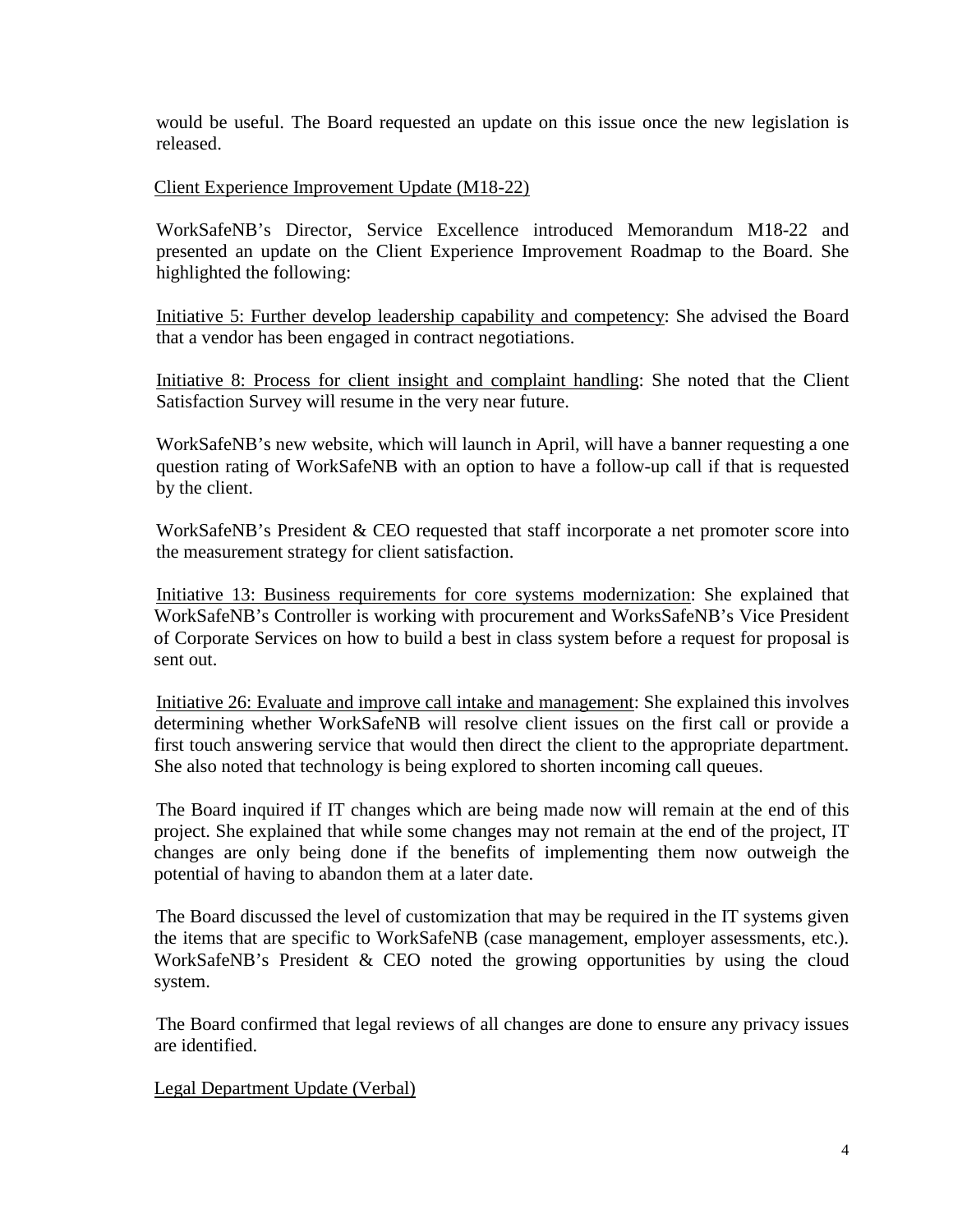WorkSafeNB's acting Corporate Secretary & General Counsel provided the Board with an update.

He provided an update on a few of ongoing legal actions, reviewed recent court decisions relevant to WorkSafeNB and gave an overview of any potential legal actions against WorkSafeNB.

He explained that as procedures at the WCAT are finalized, the question of WorkSafeNB representation at the WCAT hearings which have been recently raised by Advocate Services will likely be resolved.

He advised that WorkSafeNB is currently awaiting recommendations from recent Coroner's Inquests for consideration by the Board. He noted that conversations have begun on resourcing the implementation of the recommendations.

The Board requested written legal updates going forward.

#### Communications Corporate Report (M18-23)

WorkSafeNB's Writer, Senior Design Specialist introduced Memorandum M18-23 related to the Q4 Communications Report.

WorkSafeNB's Vice President of WorkSafe Services introduced a communications consultant who presented a proposal to enable WorkSafeNB to share information with the public resulting from serious workplace injuries or fatalities in the interest of education and awareness. The proposal included various resources in a centralized section of WorkSafeNB's website, with a "push" to the public by way of email, e-news, etc. The Board was in agreement with the direction taken by staff, and requested that this information be brought to the Fatality Review Committee as this request originated from that Committee. The Board also clarified that the Communications department will bring this item back to the Board at a future meeting.

**Moved, seconded, and on consensus**, the acting President & CEO's report was accepted by the Board of Directors.

## **8 Board Committee Members (Change to Human Resources Evaluation Committee Membership)**

The Board of Directors made some changes to the Board Committee membership to ensure that each Board member was a primary member on at least one Board committee.

**Moved, seconded, and on consensus,** the Board of Directors appointed Michèle Caron as a primary worker representative and Maureen Wallace as an alternative worker representative on the Human Resources Evaluation Committee.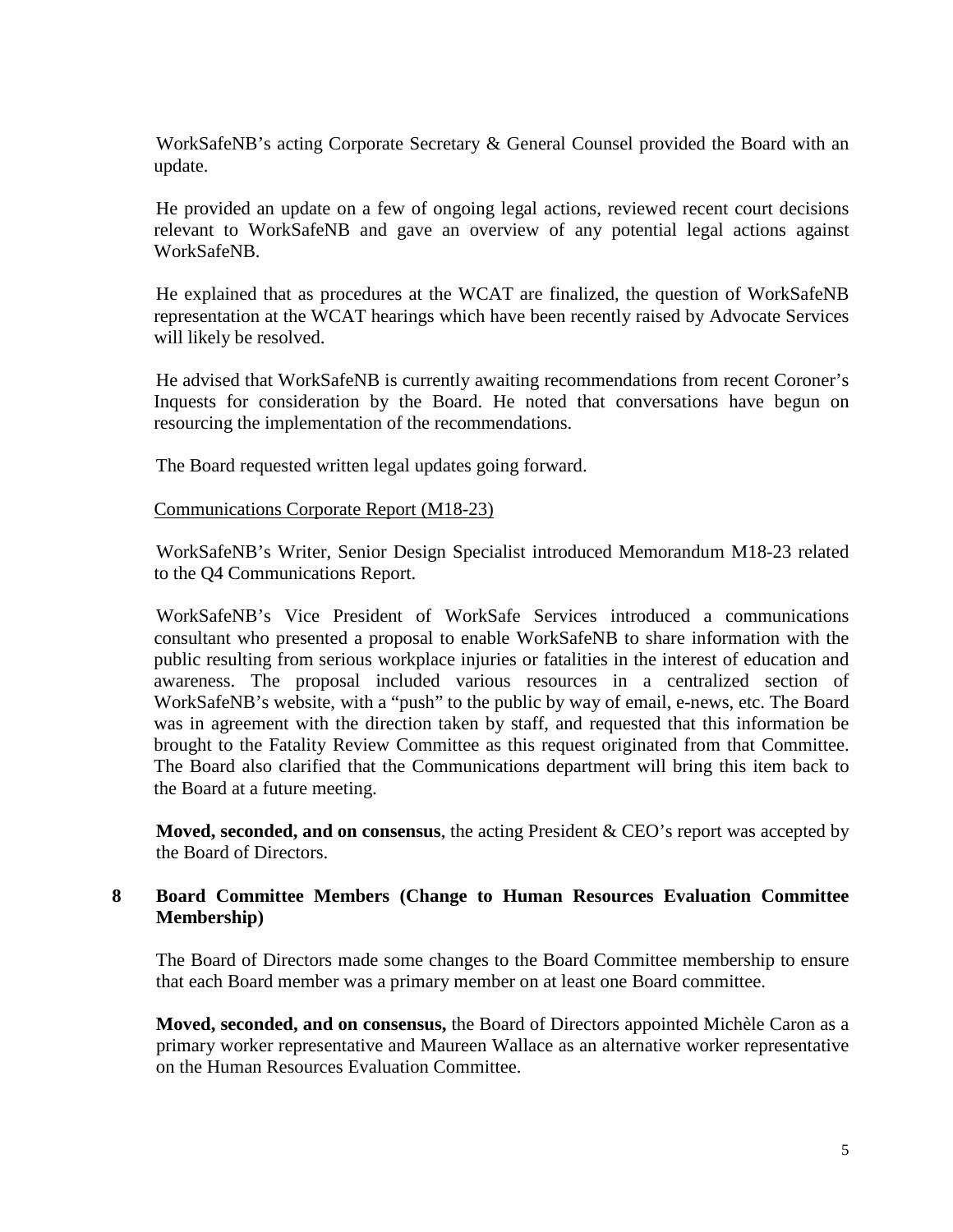#### **9 2017 Year-End Results (M18-25)**

WorkSafeNB's Assistant Director, Planning & Policy introduced Memorandum M18-25 related to the 2017 Year-End Results with the Board. As the Board received information on WorkSafeNB's goals, additional items and questions were addressed as follows:

#### Service Goal

The Board confirmed that staff are very optimistic that WorkSafeNB will be able to resume its Client Satisfaction Survey shortly as privacy concerns have been addressed.

#### **Safety Goal**

The Board inquired how electronic reporting of accidents could be increased. Staff explained the solution may involve the use of WorkSafeNB's website or its app to submit an electronic Form 67.

#### Support Goal

Staff explained that work continues to determine the best measure(s) for this goal. While reviewing results under this goal, the Board discussed with staff the difficulty WorkSafeNB decision makers are experiencing in attempting to make timely decisions while taking into account various items such as personal conditions of the client. WorksSafeNB's Vice President of WorkSafe Services explained to the Board that staff has been engaged to keep them up-to-date on the changing workers' compensation system and how WorkSafeNB can best work within this changing system.

The Board inquired how partial return to work factors into the duration of a claim. WorkSafeNB's Vice President, WorkSafe Services explained that if only partial return to work is done, the claim is considered to be ongoing.

The Board requested ongoing reporting from staff related to Risk Management in the future.

The Board discussed whether the results of the Task Force and Auditor General findings will be provided to WorkSafeNB ahead of public release. Staff advised the Board that it anticipates that the Auditor General's reports on the topics of governance and claims management will be provided to WorkSafeNB ahead of going to Public Accounts so that WorkSafeNB will have some time to respond to the findings. The Board requested that WorkSafeNB's President & CEO advise the Deputy Minister of PETL in an upcoming meeting that WorkSafeNB would like the opportunity to see these reports before they are released so that the findings can be incorporated into WorkSafeNB's Strategic Plan.

#### **10 2017 Government Mandate Letter Year-End Results (Information Only) (M18-27)**

WorkSafeNB's Assistant Director of Planning & Policy introduced Memorandum M18-27 related to progress made on the 2017 Government Mandate Letter. She explained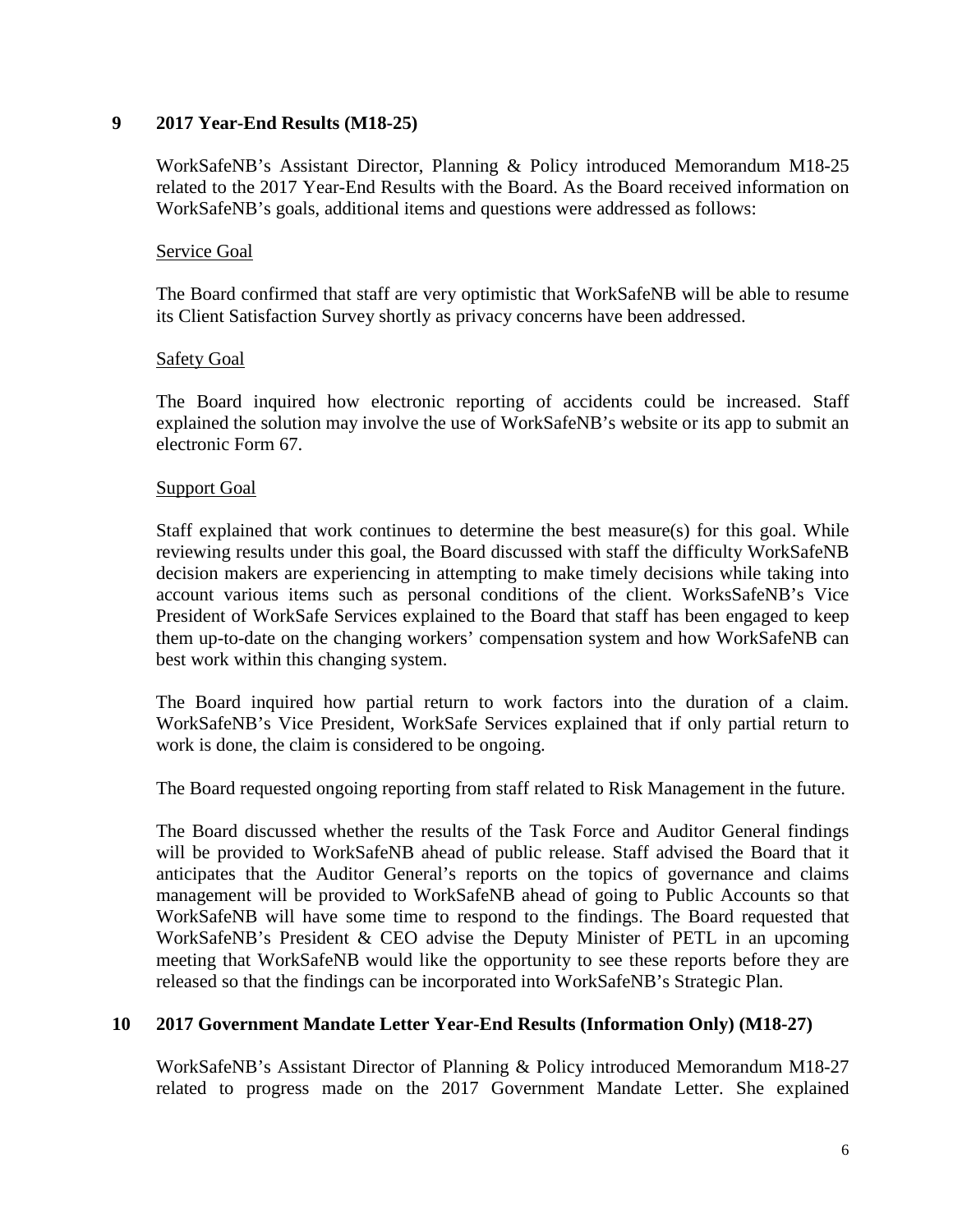WorkSafeNB's Year-End Results will accompany the Annual Report to be sent to Government. The Board noted that a "Progress at a Glance" section may be the most effective way to present this information.

The Board requested that WorkSafeNB explore effective ways to advance the item related to the improvement of linguistic responsibilities. The Board requested that staff bring a report to the Board in June 2018 providing an overview of how this mandate item is being managed.

# **11 Identifying Gaps in WorkSafeNB's Governance Process (M18-26)**

WorkSafeNB's Assistant Director of Planning & Policy introduced Memorandum M18-26 related to some areas which may be identified as gaps in WorkSafeNB's governance process based on key items the Auditor General has been reviewing as part of its audit on governance practices. The Board requested that a draft Terms of Reference for a Governance Committee be brought back for review in April 2018.

The Board also requested a Skills Matrix be brought back in April 2018.

The Board also discussed the function of the Fatality Review Committee and noted its desire to start evaluating the function of that Committee.

#### **12 Proposed Policy – Sponsorships & Partnerships (M18-28)**

WorkSafeNB's Assistant Director of Planning & Policy introduced Memorandum M18-28 which provided information related to the drafting of a proposed policy entitled Sponsorships & Partnerships.

The Board clarified that any funding for research initiatives would not fall under this policy and that those requests are not often received.

The Board requested some revisions to the sample list of programs which will be considered for partnerships, adding a requirement for written submissions, adding items around accountability and the terms of funding.

WorkSafeNB's Assistant Director of Planning & Policy advised the Board that after the requested revisions have been made, the policy will proceed to stakeholder consultation. As no budgeting exists for 2018, the policy will be made effective Jan 1, 2019.

The communication strategy will be brought back to the Board after the consultation is complete and the Board prepares to approve the policy.

#### **13 Governance – Engaging Stakeholder Technical Committees (M18-18)**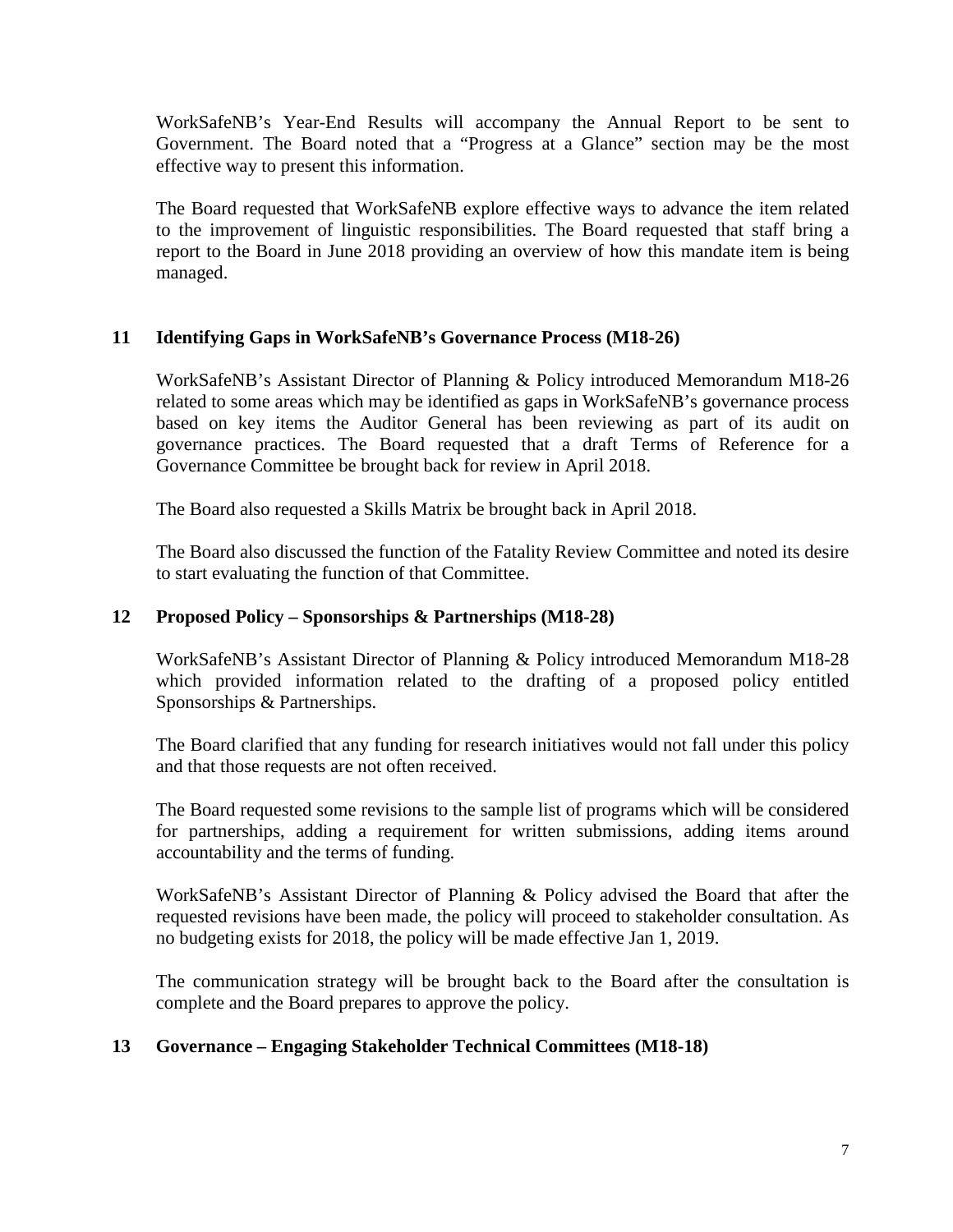WorkSafeNB's Assistance Director of Planning & Policy introduced Memorandum M18-18 related to Policy 41-011 Governance – Engaging Stakeholder Technical Committees in Legislative and Regulatory Reform, noting this policy is up for a 60 month review. No policy changes are proposed at this time.

The Board clarified that WorkSafeNB is proactive with education and consultation in order to fulfil the item in the Terms of Reference attached to this policy which states that committee members will adequately consult with constituents to represent their constituents' views on proposed changes.

The Board also discussed the challenge related to WorkSafeNB securing time on the legislative agenda. WorkSafeNB's Vice President of WorkSafe Services advised that she meets with the Assistant Deputy Minister each month and conveys impacts of not acting on certain matters.

**Moved, seconded, and on consensus**, the Board of Directors:

- Rescinded Policy 41-011 Governance Engaging Stakeholder Technical Committees in Legislative and Regulatory Reform, Release 001; and
- Approved Policy 41-011 Governance Engaging Stakeholder Technical Committees in Legislative and Regulatory Reform, Release 002.

# **14 Governance – Balancing Decisions (M18-19)**

*Deferred to April 2018 Meeting*

# **15 Firefighters' Compensation Act Consultation – Presumptive Cancers**

WorkSafeNB's Assistant Director of Planning & Policy explained that the Board previously made a commitment to conduct consultations resulting from a meeting with stakeholders related to adding additional presumptive cancers in the regulations to the *Firefighters' Compensation Act*. To date, the conversation on this matter has primarily been around costing impacts.

The Board reviewed the Stakeholder Consultation document and requested some revisions including a clearer explanation of the concepts around relative vs. attributable risk, the inclusion of some sources in the conclusion, as well as adding information provided by WorkSafeNB's consulting actuary in 2009 as an appendix.

Staff advised the Board that the consultation document will be posted on WorkSafeNB's website and also targeted to municipalities. The Board noted that this document could also form part of a broader presentation for education purposes.

The Board also requested that the messaging to stakeholders clearly indicate that the results of the stakeholder consultation will be brought back to the Board for discussion by the Board before any decision on this issue is made.